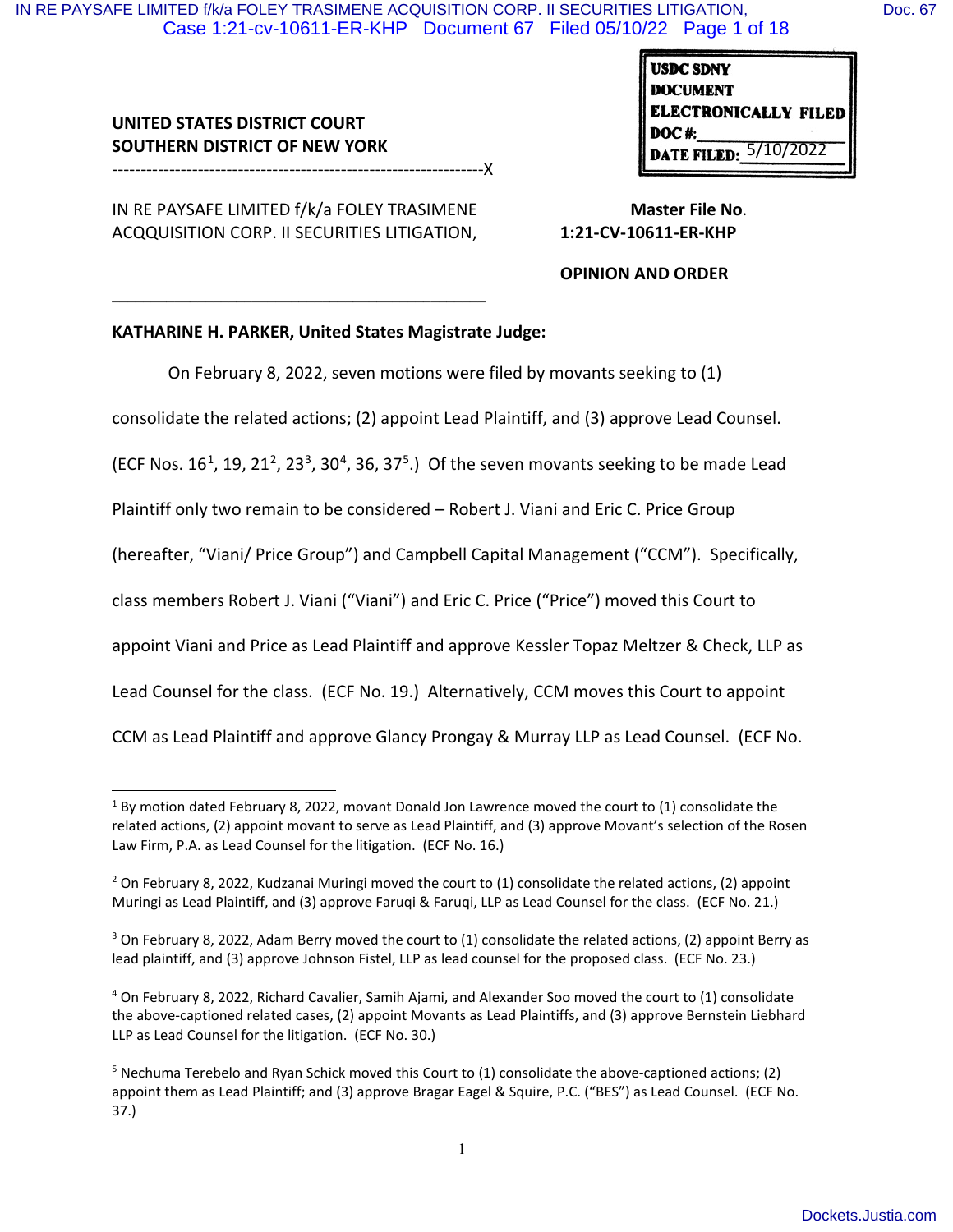# Case 1:21-cv-10611-ER-KHP Document 67 Filed 05/10/22 Page 2 of 18

36.) The Viani/ Price Group also submitted further support for their Motion. (ECF No. 49.) Additionally, all movants request that the related cases (*Wiley*, 21-CV-10611; and *O'Brien*, 22-CV-567) be consolidated.

On May 5, 2022, the Court granted the request for consolidation with the amended caption as represented above.

The Court now appoints Viani and Price as Lead Plaintiff and Kessler Topaz Meltzer & Check, LLP as lead counsel. (ECF No. 66.)

#### **FACTS ALLEGED IN THE COMPLAINTS**

The above-captioned actions were commenced as purported securities class actions on behalf of a class of persons and entities that purchased or otherwise acquired Paysafe and/or FTAC securities between December 7, 2020, and November 10, 2021, against Paysafe Limited ("Paysafe" or the "Company") f/k/a Foley Trasimene Acquisition Corp. II ("FTAC"), certain of Paysafe's executive officers and directors, and certain of FTAC's former executive officers and directors (collectively, "Defendants") under the Securities Exchange Act of 1934 (the "Exchange Act"), 15 U.S.C. §§ 78j(b) and 78t(a).

Paysafe is incorporated under the laws of Bermuda, with its principal executive offices located in Bermuda. *Wiley* Compl. at ¶ 15. Paysafe's common shares trade on the New York Stock Exchange ("NYSE") under the symbol "PSFE." *Id*. Paysafe provides end-toend payment solutions through three primary business segments: Integrated Processing, which processes payments for merchants; Digital Wallet, which enables consumers to make digital payments for purposes such as e-commerce, online gambling, and gaming; and eCash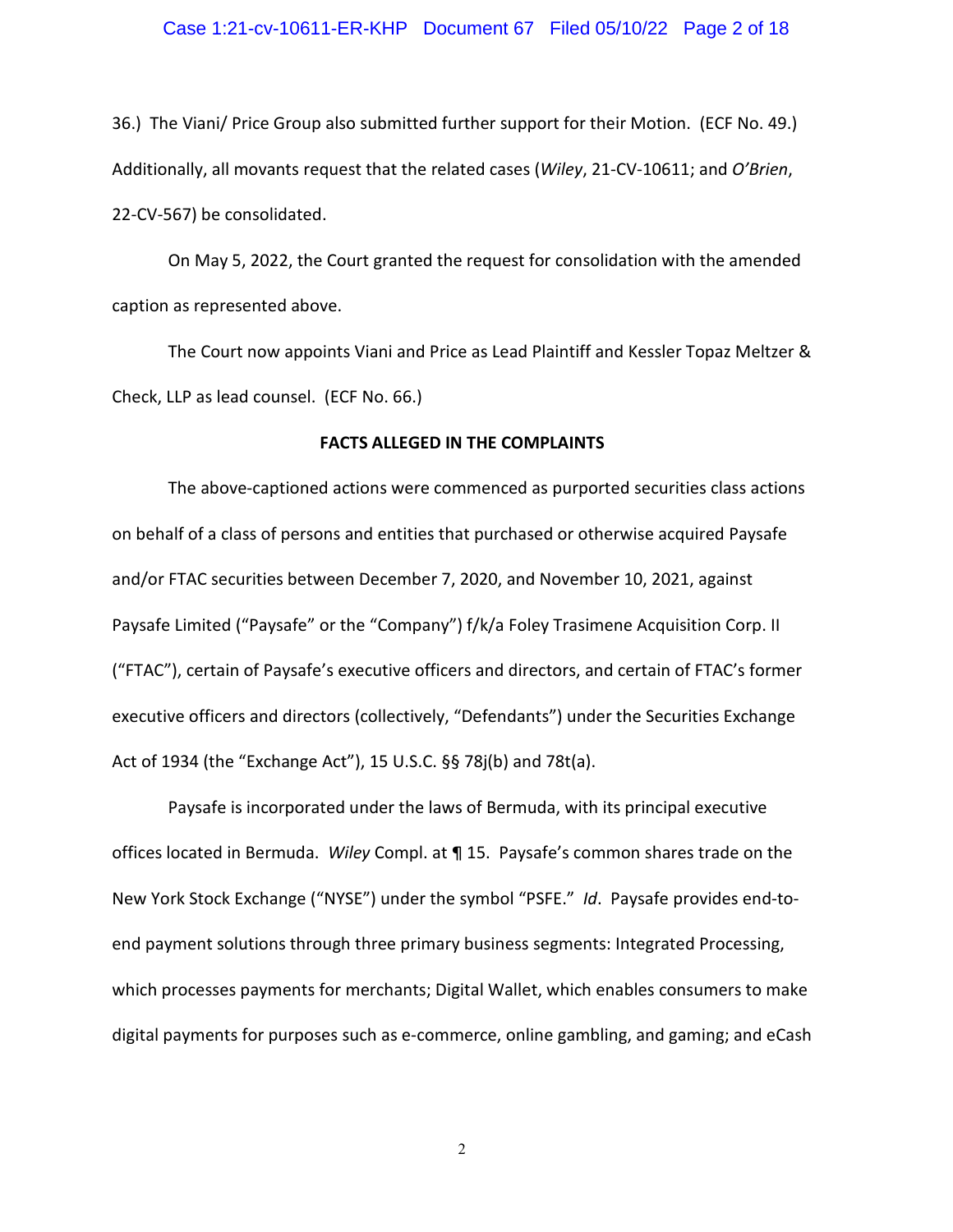### Case 1:21-cv-10611-ER-KHP Document 67 Filed 05/10/22 Page 3 of 18

Solutions, which allows consumers to use cash for digital payments for purchasing prepaid digital vouchers.

FTAC was a special purpose acquisition company ("SPAC") formed for the purpose of effecting a merger, capital stock exchange, asset acquisition, stock purchase, reorganization, or similar business combination. *Id*. at ¶ 22. On December 7, 2020, FTAC announced that it and Paysafe Group Holdings Limited entered into a definitive agreement and plan of merger. *Id*. at ¶ 23. On closing of the transaction, the newly combined company was to operate as Paysafe with its shares trading under the symbol "PSFE." *Id*. The merger was completed on March 30, 2021. *Id*. at ¶ 24.

On December 7, 2020, FTAC issued a press release titled "Foley Trasimene Acquisition Corp. II and Paysafe, A Leading Global Payments Provider Focused on Digital Commerce and iGaming, Announce Merger." *Id*. at ¶ 25. The press release highlighted several aspects of Paysafe's business and touted its growth opportunities in a large addressable market. *Id*.

On May 11, 2021, Paysafe issued a press release announcing its first quarter 2021 financial results. *Id*. at ¶ 26. The press release announced, among other things, an increase in revenue of 5% and an increase in total payment volume of 8%. *Id*. The press release also reaffirmed the Company's 2021 yearly outlook. *Id*. Defendant McHugh, the Company's CEO, stated that the company was "well positioned to deliver consistent double-digit growth[.]" *Id*. On August 16, 2021, Paysafe issued a press release announcing its second quarter 2021 financial results. *Id*. at ¶ 27. The press release announced, among other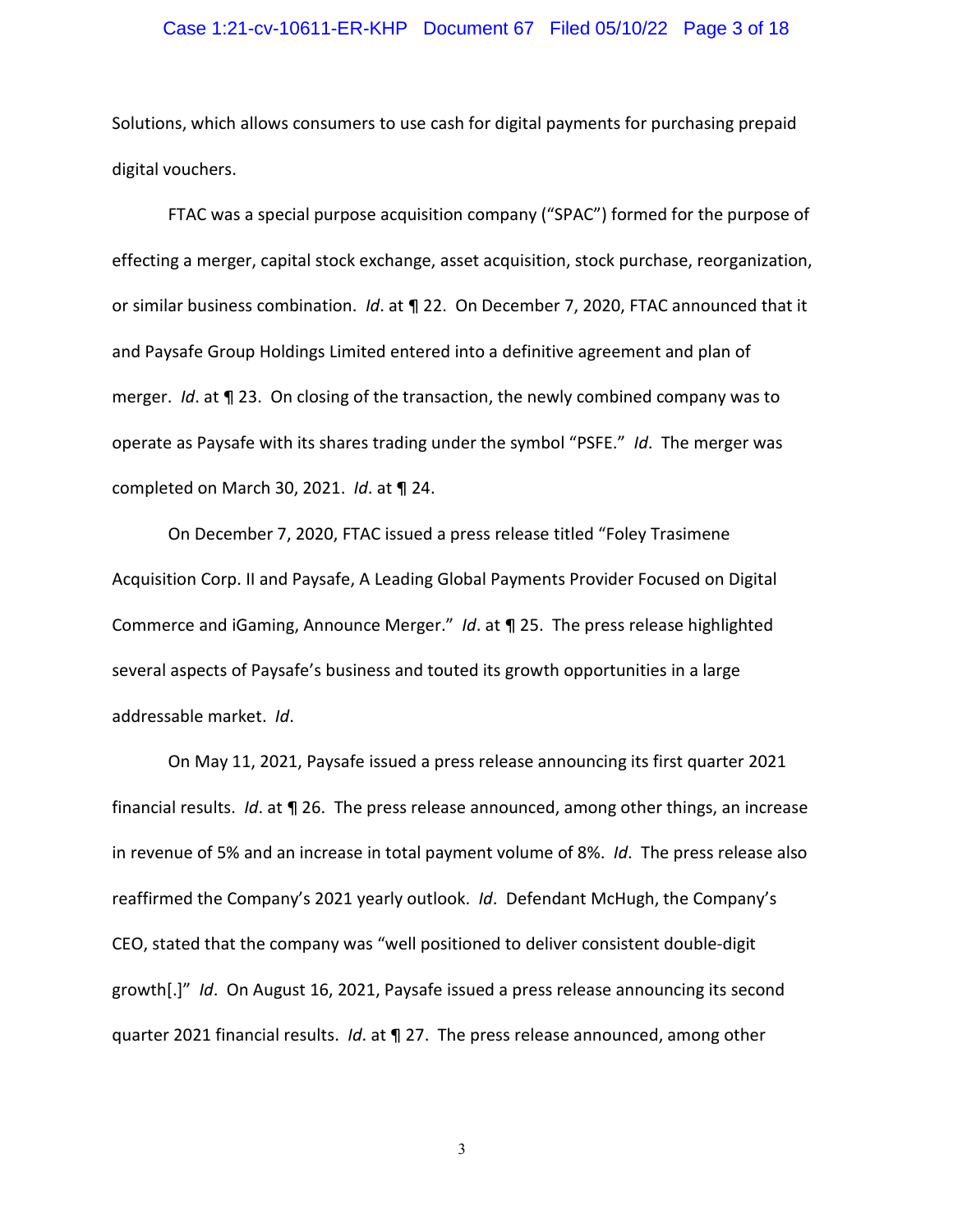### Case 1:21-cv-10611-ER-KHP Document 67 Filed 05/10/22 Page 4 of 18

things, an increase in revenue of 13% and an increase in total payment volume of 41%. *Id*. The Company again reaffirmed its 2021 full year outlook. *Id*.

The Actions allege that Defendants made materially false and/or misleading statements and failed to disclose material adverse facts about the Company's business, operations, and prospects. *Id*. at ¶ 28. Specifically, the Actions allege that Defendants failed to disclose to investors that: (1) Paysafe was being negatively impacted by gambling regulations in key European markets; (2) Paysafe was encountering performance challenges in its Digital Wallet segment; (3) new eCommerce customer agreements were being pushed back; and (4) that, as a result of the foregoing, Defendants' positive statements about the Company's business, operations, and prospects were materially misleading and/or lacked a reasonable basis. *Id*.

The full truth allegedly emerged on November 11, 2021, when, before the market opened, Paysafe issued a press release titled "Paysafe Reports Third Quarter 2021 Results." *Id.* at **¶** 29. The press release disclosed that Paysafe was revising its 2021 guidance due to "[g]ambling regulations and softness in key European markets and performance challenges impacting the Digital Wallet segment" and "[t]he modified scope and timing of new eCommerce customer agreement relative to the Company's original expectations for these agreements." *Id*. The press release disclosed that the Company would be revising its financial guidance downward for 2021. *Id*. On this news, the Company's share price fell more than 40%, on unusually heavy trading volume.

The *Wiley* Complaint alleges the November 11, 2021 was the corrective disclosure. The *O'Brien* complaint pleads two corrective disclosures: the first on August 16, 2021; and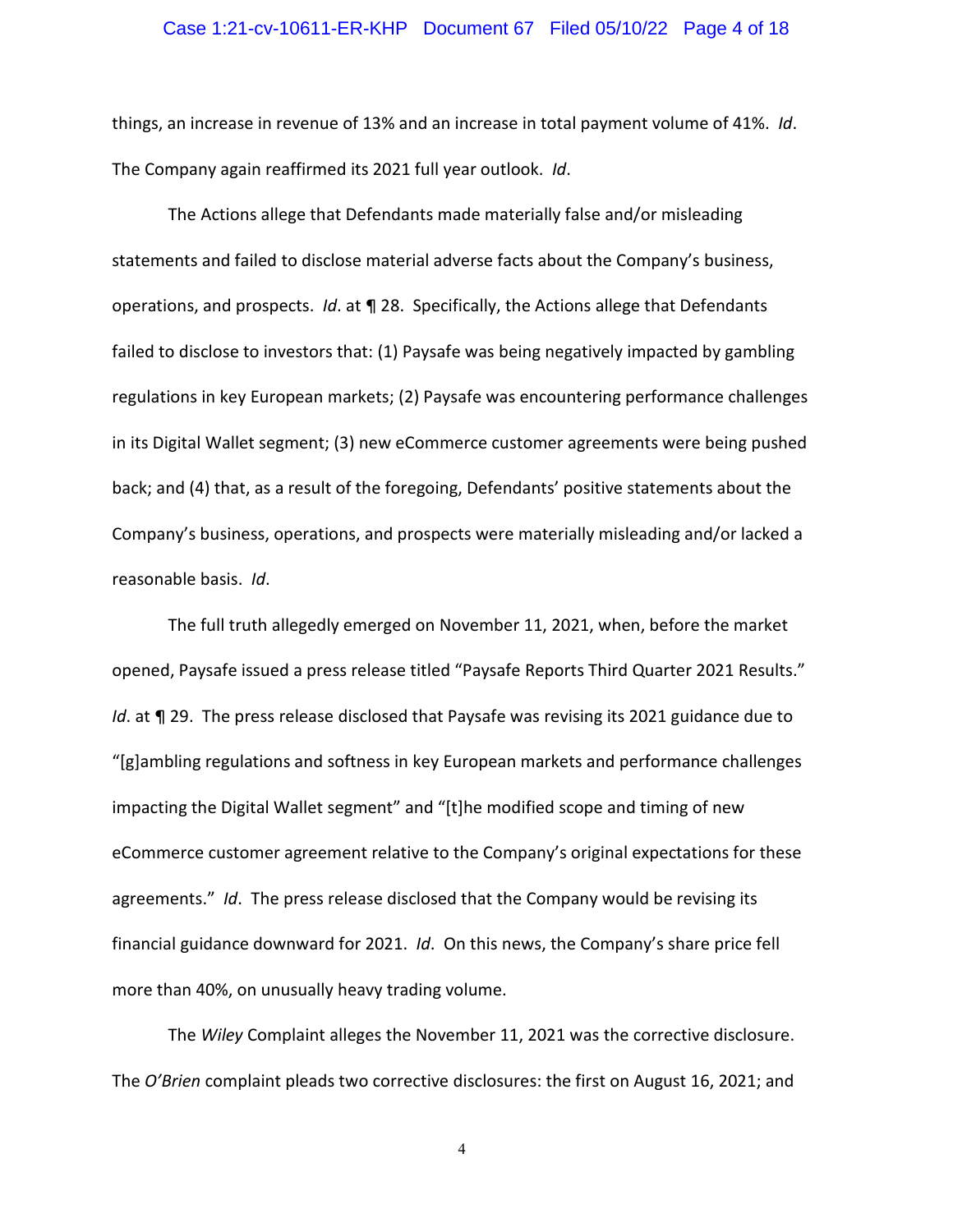#### Case 1:21-cv-10611-ER-KHP Document 67 Filed 05/10/22 Page 5 of 18

the second on November 11, 2021. *See O'Brien*, ECF No. 1, ¶¶ 7-11. Specifically, the *O'Brien* complaint alleges that "investors *began to learn the truth* about Paysafe's prospects on August 16, 2021, when the Company announced its financial results for the second quarter of 2021 and . . . attributed [its] weak guidance to challenges in the Company's Digital Wallet segment, including 'some softness in the [ ] online gambling space' in European markets" and that, "[o]n this news, the price of Paysafe common stock declined \$1.58 per share, or more than 15%, from a close of \$10.20 per share on August 13, 2021, to close at \$8.62 per share on August 16, 2021." *Id.* at ¶ 7.9. It asserts the full truth came out on November 11, 2021. *Id.* at 10.

### **FACTS RELEVANT TO APPOINTMENT OF LEAD PLAINTIFF/COUNSEL**

CCM, represented by the Los Angeles-based firm Glancy Prongay & Murray LLP ("GPM"), is an investment advisory firm located in Miami, Florida. Clay Campbell is the President and Chief Investment Officer of CCM. Campbell is a retired Certified Public Accountant. He has attested that he understands the obligations of lead plaintiff and will dutifully represent the class. (ECF No. 41-4.) Campbell himself, as well as approximately 100 of CCM's various clients, invested in Paysafe and lost money. The aggregate loss amounts to approximately \$2.9 million. CCM's clients all signed assignment agreements assigning to CCM all interest they may have arising from violations of the federal securities laws in connection with their purchase or acquisition of Paysafe securities and appointing CCM as attorney-in-fact for purposes of exercising all powers relating to the causes of action asserted in this matter. CCM, as assignee, agreed to remit any proceeds received as a result of the assignment to the assignors (its clients). (*Id.*) The individual losses of CCM's clients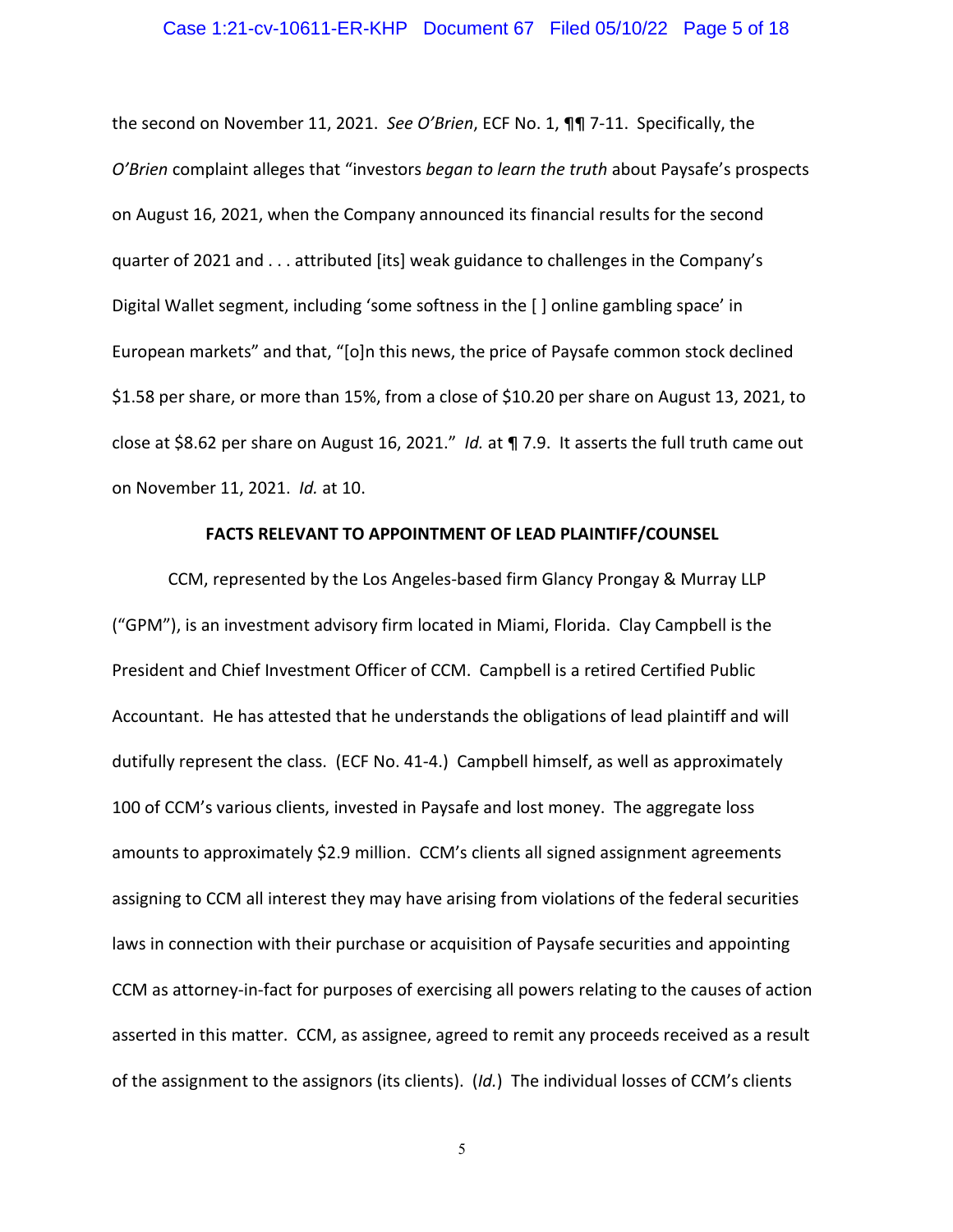range from a few thousand dollars to a maximum of approximately \$215,000. (ECF No. 41- 3)

GPM represents investors, consumers and employees and has prosecuted class action cases and complex litigation in federal and state courts throughout the country. (ECF No. 41-5.) It has offices in New York and California. It represents that it has served as lead and co-lead counsel in securities class actions and has been recognized by the Institutional Shareholder Services unit of RiskMetrics Group as a top plaintiffs' law firm in its annual Securities Class Action Services report since 2003. (*Id.*) It has served as co-lead counsel in cases in this District as well. *See, e.g., Lapin v. Goldman Sachs*, 03-cv-850; *In re Liven, Inc. Noteholders Litigation*, 99-cv-9425, *In re Lumenis, Ltd. Securities Litigation*, 02-cv-1989, and *Ree v. Procom Technologies, Inc*., 02-cv-7613.

Viani is a resident of New York and owns forty restaurant franchise locations. He has an associate's degree from Dutchess Community College and states he has invested in the stock market since 2005. (ECF No. 22-3.) Price is a resident of California who owns and manages rental properties and the investments of a family trust. (*Id.*) He received a bachelor's degree in finance from Pacific Union College and an MBA from Pepperdine University and has been investing in the stock market for 24 years. (*Id.*) Both individuals invested in Paysafe and lost money. Viani personally suffered a loss of approximately \$2.54 million and Price personally suffered a loss of approximately \$1.27 million. (ECF No. 22-2.) They both are represented by Kessler Topaz Meltzer & Check, LLP ("KT"). They attest that prior to seeking appointment as Lead Plaintiff they participated in a joint conference call to formalize their commitment to jointly prosecuting this litigation and their duties if selected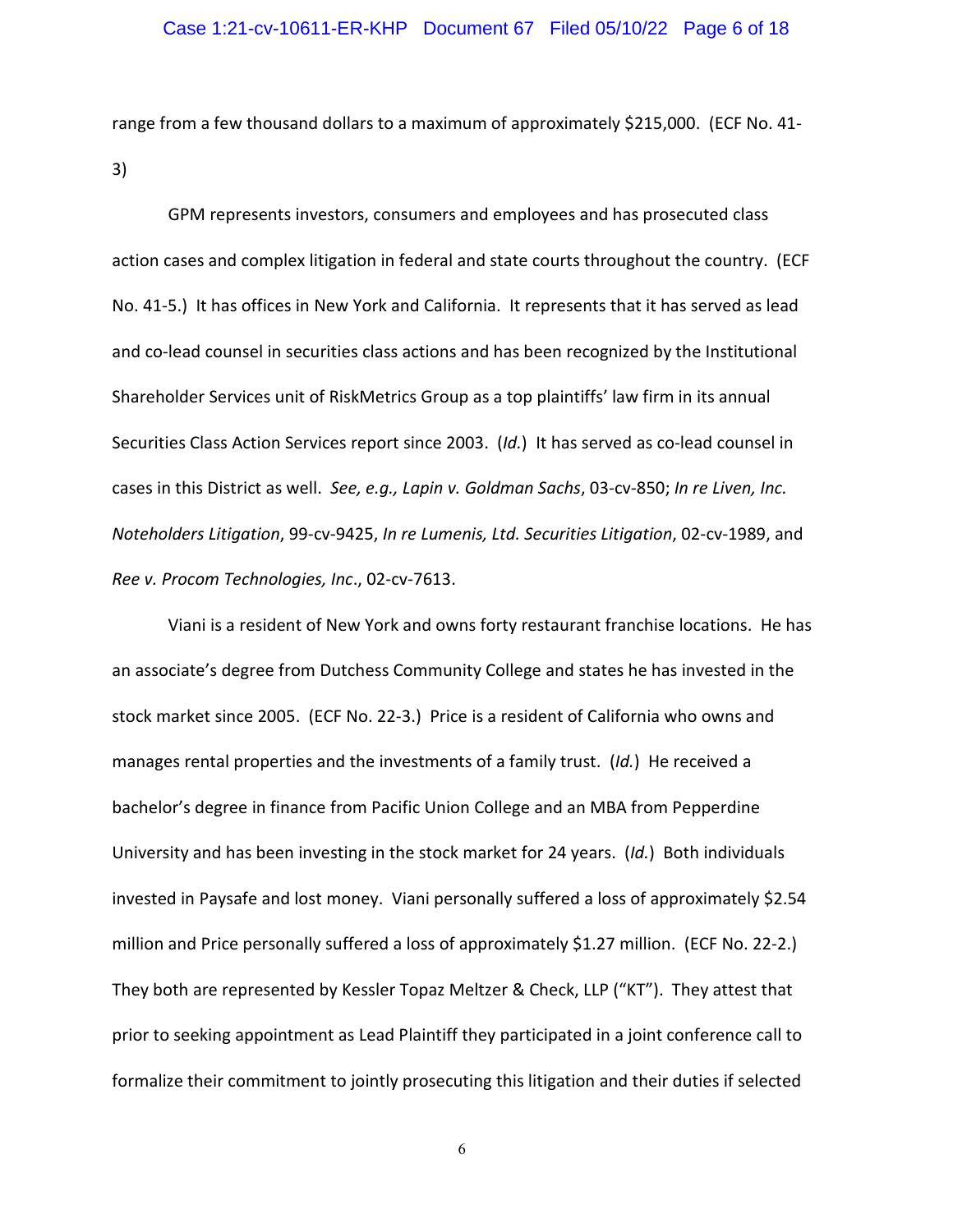# Case 1:21-cv-10611-ER-KHP Document 67 Filed 05/10/22 Page 7 of 18

as lead plaintiff. They agree to make decisions jointly, taking into consideration legal advice from KT. They state they are confident in their ability to reach joint decisions regarding litigation matters. (ECF No. 22-3.)

KT is a litigation firm with offices in Pennsylvania and California that specializes in the prosecution of securities class actions. (ECF No. 22-5.) It has served as lead or co-lead counsel in various securities class actions, including in this District. *See, e.g., In re Wachovia Preferred Securities and Bond/Notes Litigation*, 09-cv-6351, *In re Longtop Financial Tec. Ltd. Securities Litigation*, 11-cv-3658, *Operative Plasterers and Cement Masons Int'l Assoc. Local 262 Annuity Fund v. Lehman Brothers Holdings, Inc.*, 08-cv-5523, and *In re Satyam Computer Services, Ltd. Sec. Litig*ation, 09-md-02027. (*Id.*)

#### **LEGAL STANDARD**

The Private Securities Litigation Reform Act ("PSLRA") sets forth the standard for selecting a lead plaintiff in class actions brought pursuant to the Securities Exchange Act. As an initial matter, the plaintiff who files the first action must publish notice to the class within twenty (20) days of filing the action, informing class members of (1) the pendency of the action; (2) the claims asserted therein; (3) the purported class period; and (4) the right to move the court to be appointed as lead plaintiff within sixty days of the publication of the notice. *See* 15 U.S.C. § 78u–4(a)(3)(A)(I). Within sixty days after publication of the notice, any member or group of members of the proposed class may apply to the court to be appointed as lead plaintiff, whether or not they have previously filed a complaint in the action. *See id*. § 78u–4(a)(3)(A)-(B).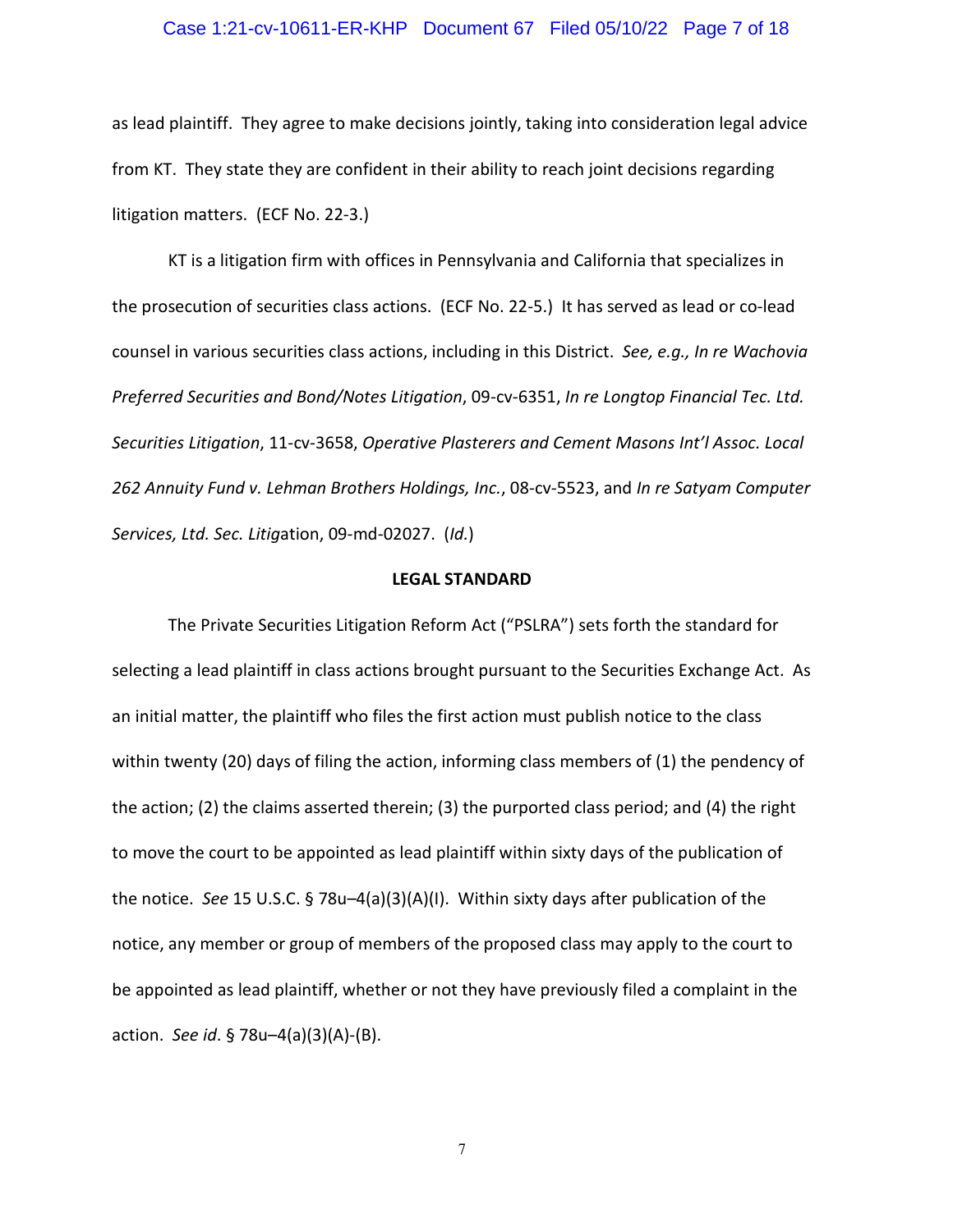Next, the PSLRA provides that within ninety days after publication of notice, the

Court shall consider any motion made by a purported class member and shall appoint as

lead plaintiff the "member or members of the purported plaintiff class that the court

determines to be most capable of adequately representing the interest of class members."

*Id*. § 78u-4(a)(3)(B). The PSLRA directs that:

the court shall adopt a presumption that the most adequate plaintiff in any private action arising under this chapter is the person or group of persons that— (aa) has either filed the complaint or made a motion in response to a notice . . . ; (bb) in the determination of the court, has the largest financial interest in the relief sought by the class; and (cc) otherwise satisfies the requirements of Rule 23 of the Federal Rules of Civil Procedure.

*Id.* § 78u–4(a)(3)(B)(iii)(I). The Court's identification of the presumptively most adequate lead plaintiff may be rebutted if class members offer evidence that the presumptive lead plaintiff: (1) "will not fairly and adequately protect the interests of the class"; or (2) "is subject to unique defenses that render such plaintiff incapable of adequately representing the class." *Id.* § 78u–4(a)(3)(B)(iii)(II).

A Magistrate Judge may issue an order appointing lead plaintiff and approving lead counsel under Rule 72 of the Federal Rules of Civil Procedure. *See City of Hollywood Police Officers Ret. Sys. v. Henry Schein, Inc.*, 2019 WL 13167890, at \*1 n.1 (E.D.N.Y. Dec. 23, 2019) (collecting cases); *Salim v. Mobile TeleSystems PJSC*, 2019 WL 11095253, at \*1 n. 2 (E.D.N.Y. Sept. 11, 2019); *In re VEON Ltd. Sec. Litig.*, 2022 WL 1284547, at \*1 (S.D.N.Y. Apr. 29, 2022) (Magistrate Judge Wang granting appointments of lead counsel and lead plaintiff).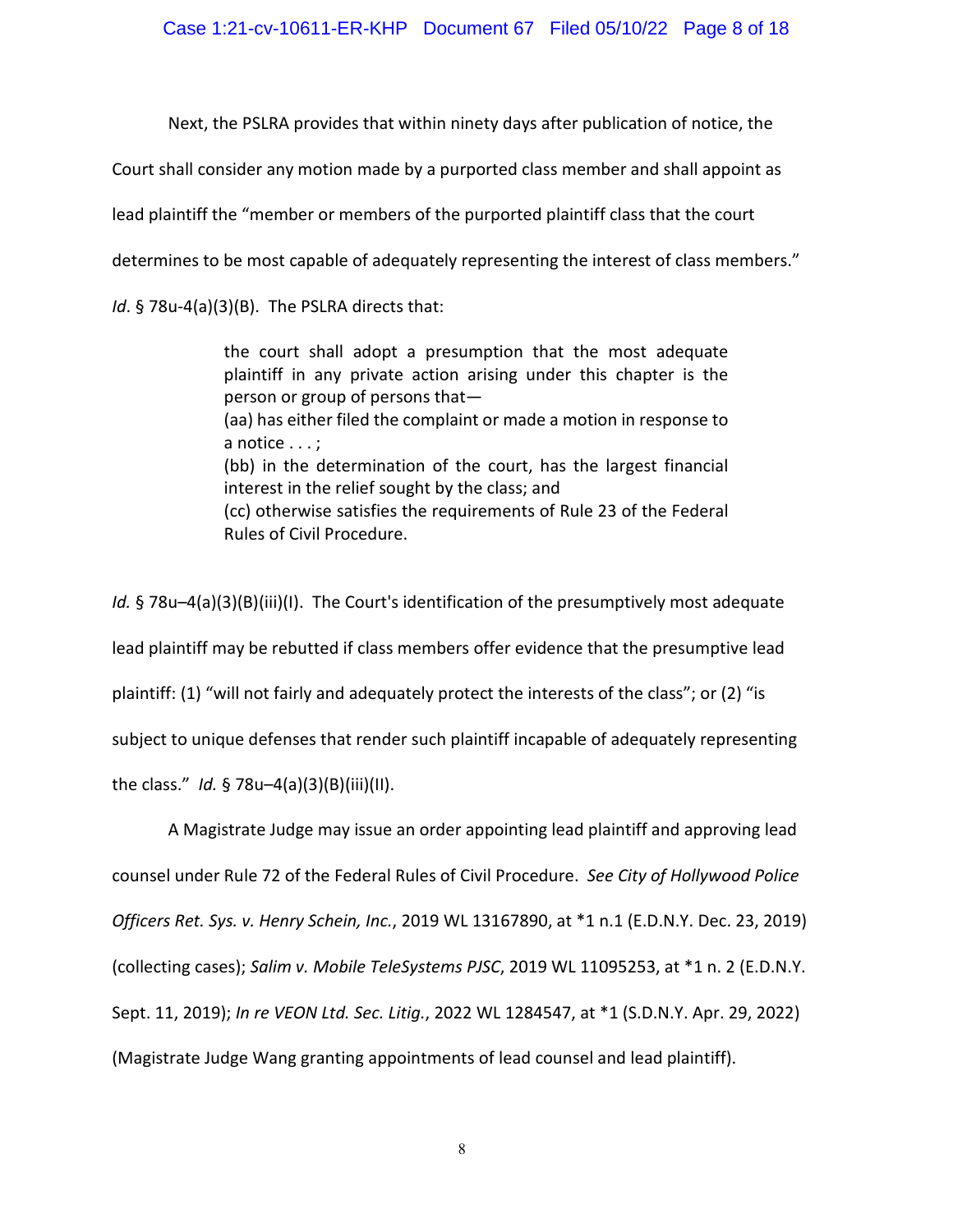### a. Both Applications are Timely

The PSLRA allows any member of the class, or group of class members, to move for appointment as lead Plaintiff within sixty days of the publication of notice that the first action has been filed. *See id*. § 78u–4(a)(3)(A)(I)(II). In this case, in connection with the filing of the first-filed action, *Wiley*, notice was published in Business Wire on December 10, 2021, alerting investors to the pendency of the action and informing them of the February 8, 2022, deadline to seek appointment as Lead Plaintiff. *See* Amjed Decl., Ex. D, ECF No. 22. Here, both movants satisfied this first requirement by filing their respective motions to be appointed as lead plaintiff by February 8, 2022.

### b. Largest Financial Interest

The PSLRA presumes that the movant or group of movants asserting the largest financial interest in the relief sought by the class and who otherwise satisfy the requirements of Rule 23 is the most adequate plaintiff. *See* 15 U.S.C. § 78u–4(a)(3)(B)(iii). Courts in the Second Circuit have primarily looked to movants' asserted losses, as calculated under the Last-In, First-Out ("LIFO" <sup>6</sup>) methodology, when assessing financial interest under the PSLRA.

Here, Viani and Price have the largest financial interest because they suffered combined losses of approximately \$3,819,459 on a LIFO basis in connection with their Class Period transactions in Paysafe and FTAC securities. (*See* Amjed Decl., Exs. A-B; *see also* ECF No. 49.) Viani personally suffered a loss of approximately \$2.54 million and Price personally

<sup>6</sup> LIFO is the preferred and most-widely-accepted methodology for calculating movants' losses. *See Bo Young Cha v. Kinross Gold Corp.*, 2012 WL 2025850, at \*3 (S.D.N.Y. May 31, 2012) (observing that "the overwhelming trend . . . nationwide has been to use LIFO"). The movants' LIFO losses are taken from their respective filings.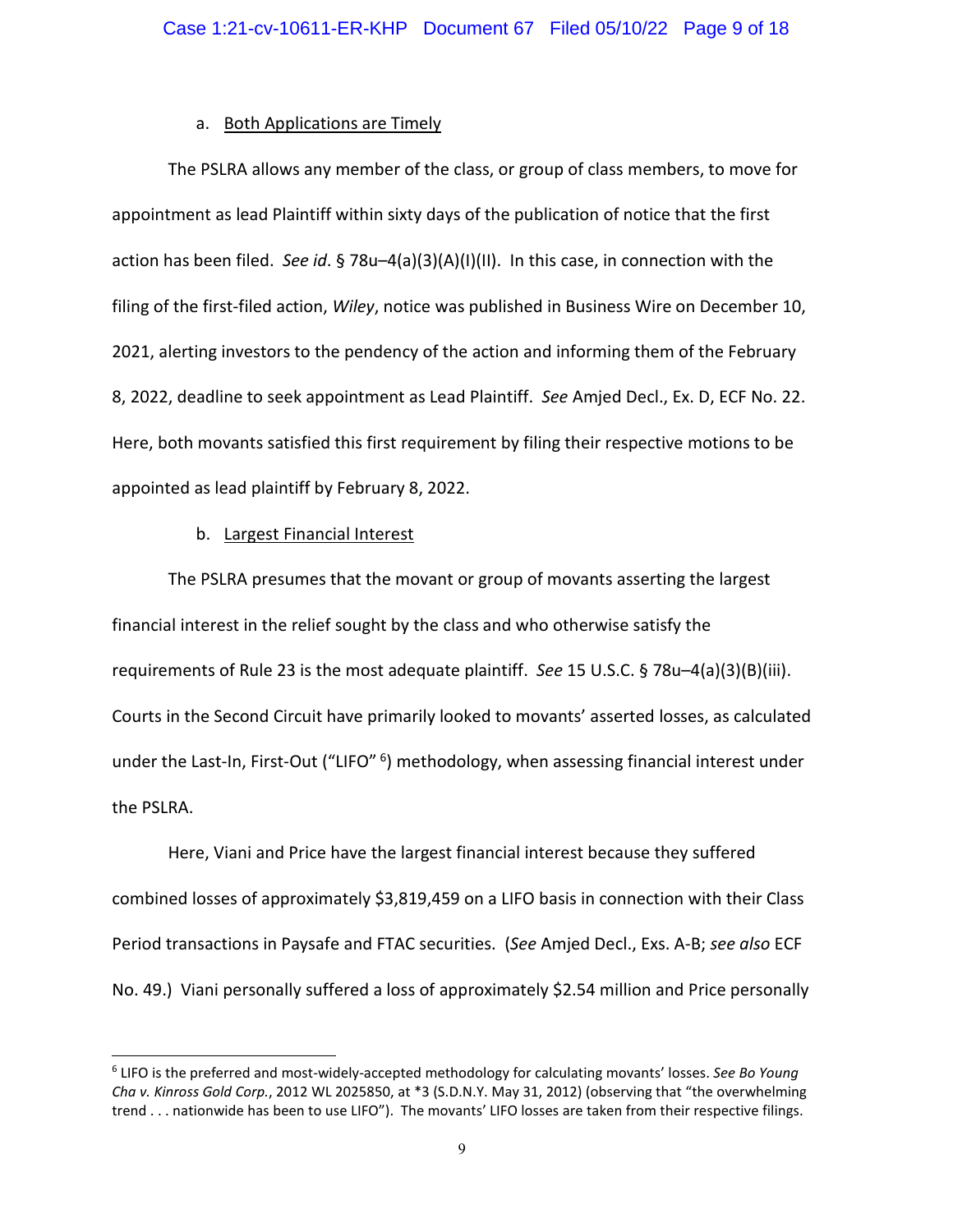#### Case 1:21-cv-10611-ER-KHP Document 67 Filed 05/10/22 Page 10 of 18

suffered a loss of approximately \$1.27 million. In contrast, CCM has a loss of approximately \$2,902,048 via assignments from 101 individuals and entities.

Though the PSLRA expressly permits a "person or group of persons" to be appointed lead plaintiff, *Id.* § 78u–4(a)(3)(b)(iii)(I), the PSLRA does not define what a "group" can or should be, nor how its "members" must be related to one another. *See In re eSpeed, Inc. Sec. Litig.,* 232 F.R.D. 95, 99 (S.D.N.Y.2005) ("[T]he [PSLRA] does not specify whether the 'members' must be related in some fashion in order to qualify as an appropriate lead plaintiff group."). Historically, district courts have been divided over whether a group of unrelated investors such as Viani and Price constitutes a "group of persons" that may be appointed lead plaintiff. *See id.*; *In re Star Gas Sec. Litig.,* 2005 WL 818617, at \*4 (D. Conn. Apr. 8, 2005) (noting that some courts forbid the aggregation of unrelated plaintiffs while other courts accept a proposed group of lead plaintiffs without scrutiny).

But the majority of courts, including those in this District, have permitted unrelated investors to join together as a group seeking lead-plaintiff status on a case-by-case basis, if such a grouping would best serve the class. *See, e.g.*, *In re Oxford Health Plans, Inc. Sec. Litig.,* 182 F.R.D. 42, 49 (S.D.N.Y. 1998) ("Because the PSLRA does not recommend or delimit a specific number of lead plaintiffs, the lead plaintiff decision must be made on a case-bycase basis, taking account of the unique circumstances of each case.").

Accordingly, a proposed group must proffer an evidentiary showing that unrelated members of a group will be able to function cohesively and to effectively manage the litigation apart from their lawyers before its members will be designated as presumptive lead plaintiffs. Factors that courts have considered when evaluating whether a group's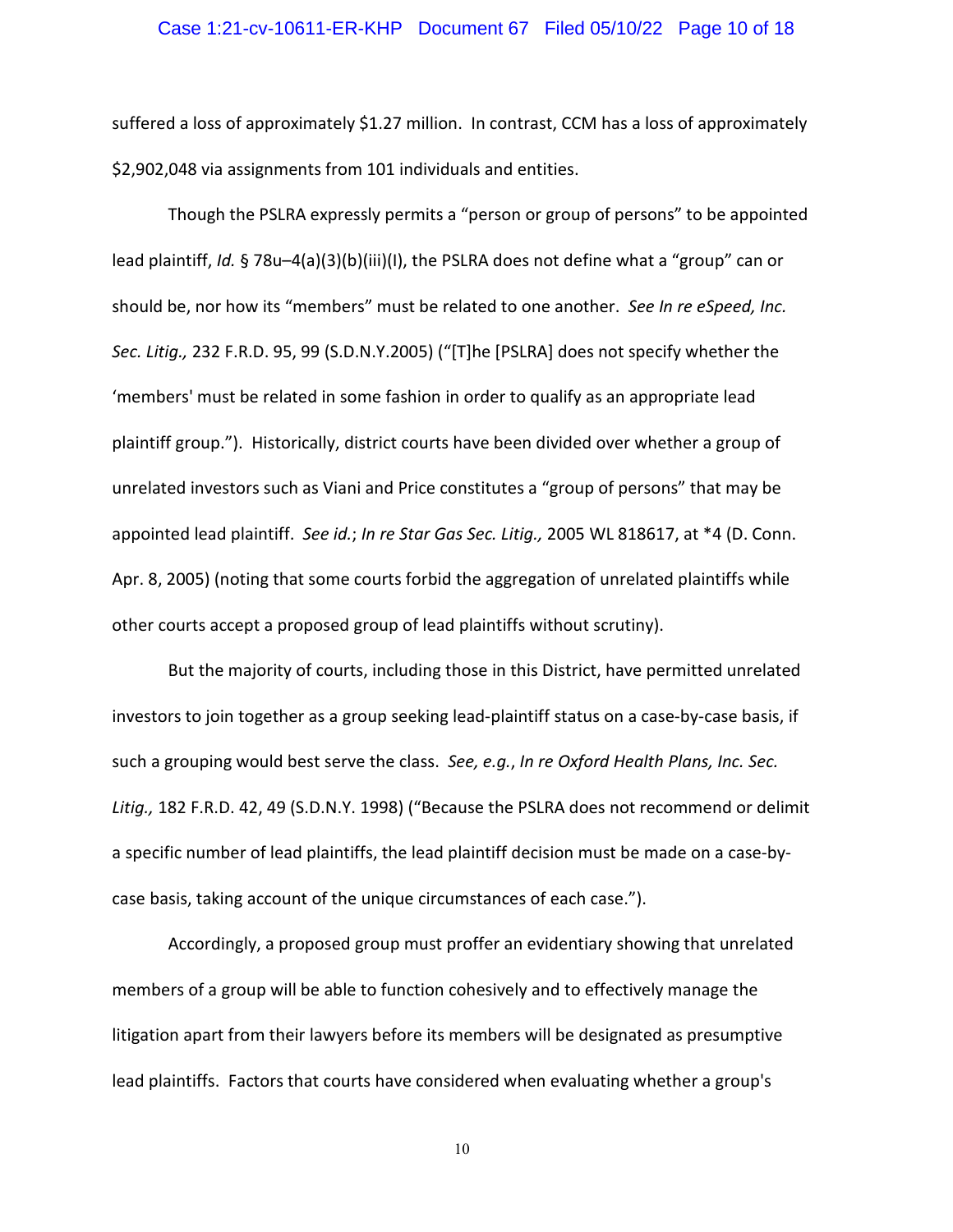#### Case 1:21-cv-10611-ER-KHP Document 67 Filed 05/10/22 Page 11 of 18

members will function cohesively and separately from their lawyers include evidence of: (1) the existence of a pre-litigation relationship between group members; (2) involvement of the group members in the litigation thus far; (3) plans for cooperation; (4) the sophistication of its members; and (5) whether the members chose outside counsel, and not vice versa. *See, e.g.*, *Freudenberg v. E\*Trade Fin. Corp.,* 2008 WL 2876373, at \*4 (S.D.N.Y. July 16, 2008) (permitting proposed group whose members "submit that they have a longstanding prelitigation relationship and a clear understanding as to consultation, information sharing, and management of the litigation"); *Reimer v. Ambac Fin. Group, Inc.,* 2008 WL 2073931, at \*3 (S.D.N.Y. May 9, 2008) (proposed group held joint conference calls to formulate strategy).

However, courts in this District do not hesitate to deny a proposed group's motion for lead-plaintiff status if the movants have not provided a sufficient evidentiary basis for aggregation or if the court otherwise is persuaded that the proposed group has been assembled as a makeshift by attorneys for the purpose of amassing an aggregation of investors purported to have the greatest financial interest in the action. *See, e.g.*, *Goldberger v. PXRE Group, Ltd.,* 2007 WL 980417, at \*5 (S.D.N.Y. Mar. 30, 2007) (rejecting proposed group that "shares only this lawsuit in common" and suspecting the group was the result of the "type of lawyer-driven action that the PSLRA eschews"); *In re Doral Fin. Corp. Sec. Litig.,* 414 F. Supp. 2d 398, 401–02 (S.D.N.Y. 2006) (rejecting groups of unrelated investors, stating that "by allowing attorneys to designate otherwise unrelated plaintiffs as a purported 'group,' and by allowing unrelated groups to aggregate investments in an effort to generate the 'largest financial interest,' a strong possibility emerges that lawyers will form such groups to manipulate the selection process, and thereby gain control of the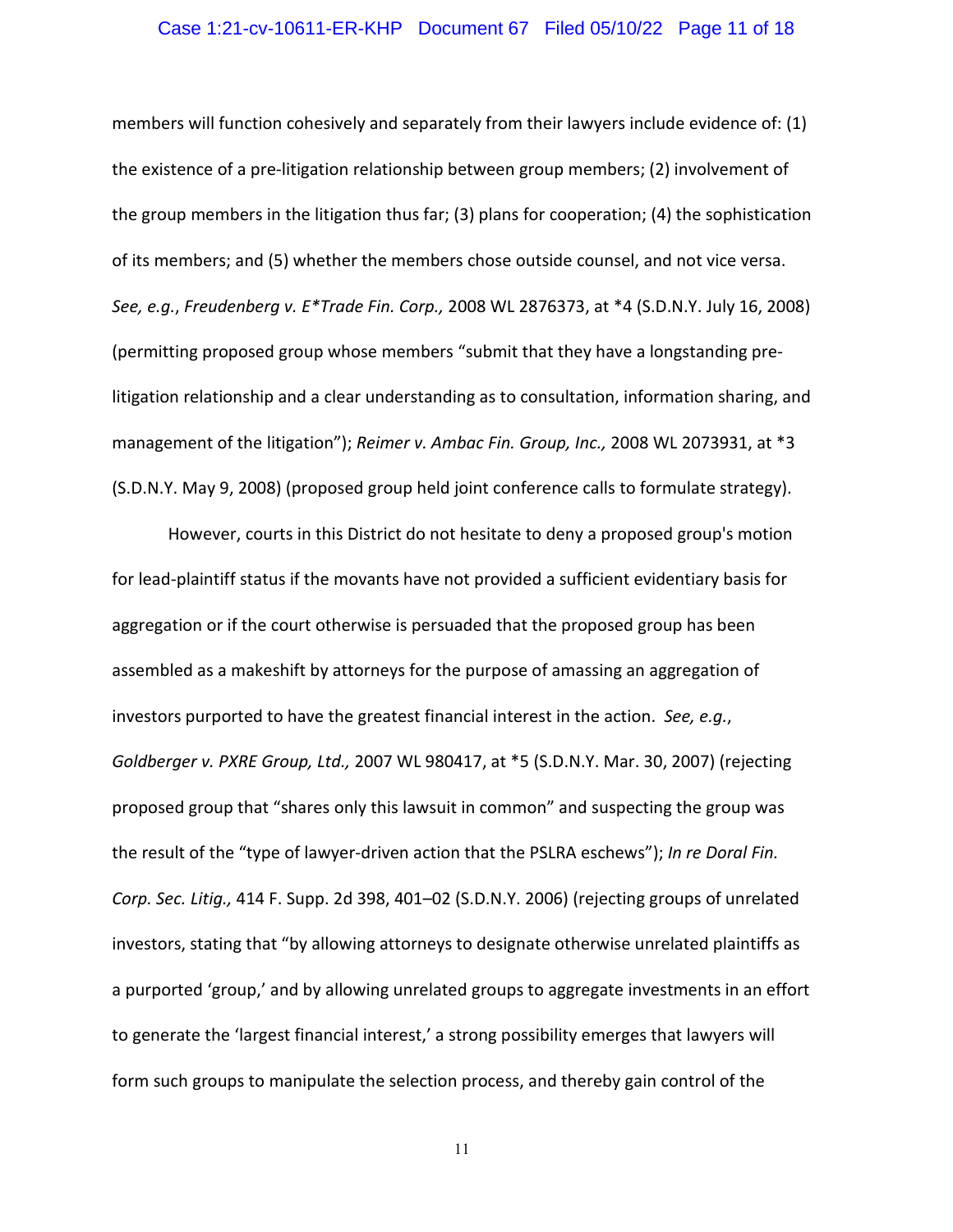#### Case 1:21-cv-10611-ER-KHP Document 67 Filed 05/10/22 Page 12 of 18

litigation"); *In re Pfizer Inc. Sec. Litig.,* 233 F.R.D. 334, 337 (S.D.N.Y. 2005) (rejecting request to aggregate when "[n]othing before the Court indicates that this aggregation is anything other than an attempt to create the highest possible 'financial interest' figure under the PSLRA"); *In re Razorfish, Inc. Sec. Litig.,* 143 F. Supp. 2d 304, 308 (S.D.N.Y. 2001) (rejecting proposed group because it "is simply an artifice cobbled together by cooperating counsel for the obvious purpose of creating a large enough grouping of investors to qualify as 'lead plaintiff'").

This skepticism is consistent with core aims of the PSLRA: shifting control of the litigation from the lawyers to the investors and preventing "the manipulation by class action lawyers of the clients whom they purportedly represent." H.R. Conf. Rep. 104–369, at 31, as reprinted in 1995 U.S.C.C.A.N. 730, 730; *see also In re Donnkenny Inc. Sec. Litig.,* 171 F.R.D. 156, 157–58 (S.D.N.Y. 1997) ("One of the principal legislative purposes of the [PSLRA] was to prevent lawyer-driven litigation. . . . To allow lawyers to designate unrelated plaintiffs as a 'group' and aggregate their financial stakes would allow and encourage lawyers to direct the litigation.").

Judge Castel succinctly summarized the state of the law in this District as follows:

The issue is not whether losses or holdings may be aggregated by members of a group seeking to become the lead plaintiff; indisputably, they may. But to enjoy the rebuttable presumption that the statute confers, there must be some evidence that the members of the group will act collectively and separately from their lawyers.

*In re Tarragon Corp. Sec. Litig.*, 2007 WL 4302732, at \*2 (S.D.N.Y. Dec. 6, 2007) (citation omitted).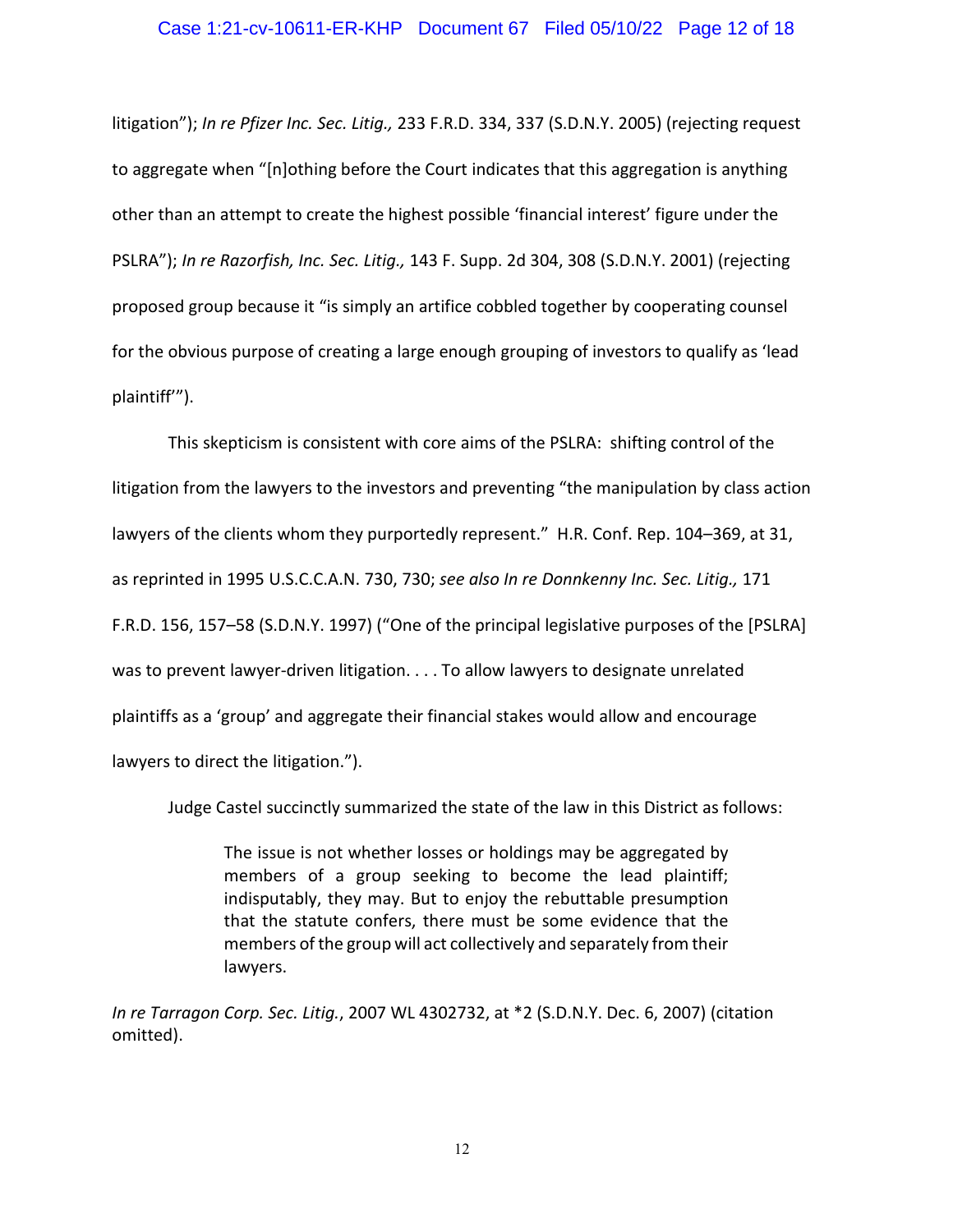#### Case 1:21-cv-10611-ER-KHP Document 67 Filed 05/10/22 Page 13 of 18

In this case, Viani and Price did not have a relationship before this litigation. But, they submitted an affidavit describing their decision to participate in this case and how they will cooperate on decisions concerning this case that affect the putative class. Both individuals are business people familiar with investing and sophisticated investors. It is unclear to this Court exactly how Viani and Price each found their way to the KT firm, though the Court assumes they both saw notice of the litigation published by the KT firm and reached out to KT as a result.

CCM had a pre-existing relationship with all of its clients and they with each other via CCM. Because of the assignment of claims to CCM, there is no chance of disagreement between and among the various client – CCM as an entity is the proposed Plaintiff with the injury. As an investment advisory firm, CCM is sophisticated, as is its principal Clay Campbell. CCM has a smaller financial stake in the outcome of the litigation than Viani and Price and the assignments require CCM to relinquish proceeds from the litigation to its clients.<sup>7</sup>

### c. Requirements of Rule 23

The final requirement for selecting a lead plaintiff requires that the lead plaintiff must also "otherwise satisf[y] the requirements of Rule 23 of the Federal Rules of Civil Procedure" in order to trigger the presumption of adequacy. *See* 15 U.S.C. § 78u–

 $7$  The Court notes that this fact does not necessarily deprive CCM of standing in this matter. A valid assignment gives a plaintiff standing to pursue an assignor's claims, even if the assignee will not receive any pecuniary gain from pursuing the action and would otherwise not have standing. *Sprint Comm. Co., L.P. v. APCC Services, Inc*., 554 U.S. 269, 286-287 (2008) (allowing an assignee to bring suit, even though the assignee had agreed to remit any recovery to the assignor of the legal claim); *Cordes & Co. v. A.G. Edwards & Sons, Inc.,* 502 F.3d 91, 102 (2d Cir.2007) ("It is indeed commonplace for an assignee to institute or continue an action of his or her assignor on an assigned claim even though he or she, apart from the assignment, is without standing, and the court, apart from the assignment, would be without power to decide the case.").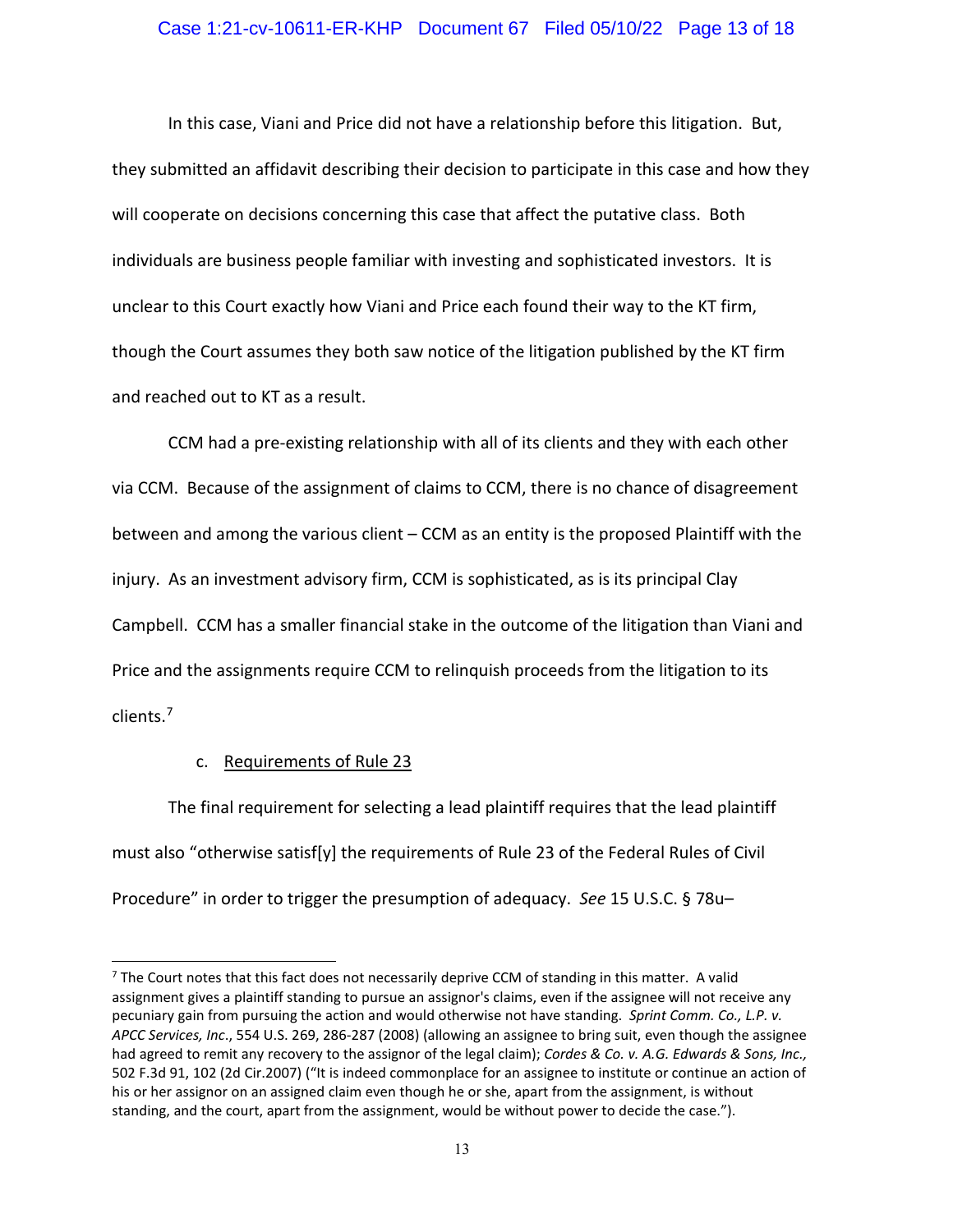#### Case 1:21-cv-10611-ER-KHP Document 67 Filed 05/10/22 Page 14 of 18

4(a)(3)(B)(iii)(I)(cc). Rule 23(a) provides that a part or group of parties may serve as a class representative if: (1) the class is so numerous that joinder of all members is impracticable; (2) there are questions of law or fact common to the class; (3) the claims or defenses of the representative parties are typical of the claims or defenses of the class; and (4) the representative parties will fairly and adequately protect the interests of the class. Fed. R. Civ. P. 23(a). At the lead plaintiff selection stage of litigation, "the moving plaintiff must only make a preliminary showing that the adequacy and typicality requirements have been met." *Omdahl v. Farfetch Ltd.*, 2020 WL 3072291, at \*3 (S.D.N.Y. June 10, 2020).

At this stage in the litigation, a prima facie showing that the requirements of Rule 23 are met is sufficient. *See In re Fuwei Films Sec. Litig.*, 247 F.R.D. 432, 439 (S.D.N.Y. 2008) ("At this point, a prospective lead plaintiff need only make a preliminary, prima facie showing that his or her claims satisfy the requirements of Rule 23." (citing *Kaplan v. Gelfond*, 240 F.R.D. 88, 94 (S.D.N.Y. 2007), *on reconsideration in part sub nom. In re IMAX Sec. Litig.*, 2009 WL 1905033 (S.D.N.Y. June 29, 2009)). Further, "typicality and adequacy of representation are the only provisions relevant to a determination of lead plaintiff under the PSLRA." *In re Oxford Health Plans, Inc. Sec. Litig.,* 182 F.R.D. at 49 (citation omitted); *see also Kuriakose v. Federal Home Loan Mortgage Co.*, 2008 WL 4974839, at \*4 (S.D.N.Y. Nov. 24, 2008) ("In a motion to be appointed as lead plaintiff, a class member need only make a 'preliminary showing' that the Rule's typicality and adequacy requirements have been satisfied." (citation omitted)).

In evaluating the movants' adequacy, courts consider whether "(1) [their choice of] class counsel is qualified, experienced, and generally able to conduct the litigation; (2) there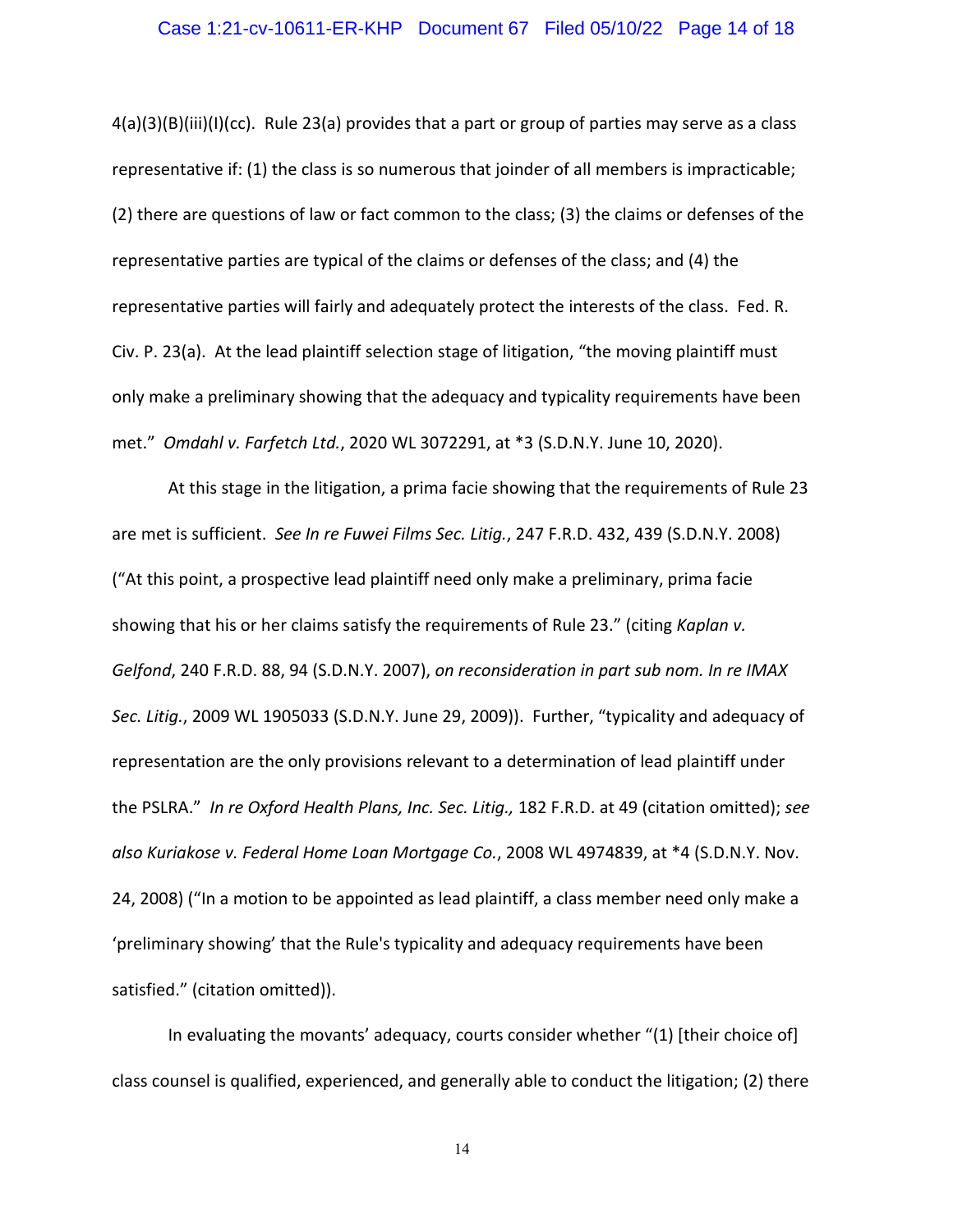# Case 1:21-cv-10611-ER-KHP Document 67 Filed 05/10/22 Page 15 of 18

is no conflict between [them] and the members of the class; and (3) [they have] a sufficient interest in the outcome of the case to ensure vigorous adequacy." *Kuriakose*, 2008 WL 4974839, at \*4*.* The 'typicality' requirement is satisfied when each class member's claim arises from the same course of events, and each class member makes similar legal arguments to prove the defendant's liability. *Id.*

Viani and Price satisfy the typicality requirement because, like all other proposed class members, they seek recovery for the losses on their investments in Paysafe and FTAC securities that they incurred as a result of Defendants' misrepresentations and omissions, and further that their claims arise from the same conduct as those of the other class members. They also satisfy the adequacy requirement of Rule 23 because their interest in aggressively pursuing claims against Defendants is aligned with the interests of other putative class members who were similarly harmed as a result of Defendants' false and misleading statements. There does not appear to be any conflict, or potential conflict, between Viani's and Price's interests and those of the other members of the putative class and they have attested that they are fully committed to vigorously pursuing the claims on behalf of the proposed class. Moreover, both movants submitted a Joint Declaration where they noted that they fully understand the Lead Plaintiff's responsibilities and obligations to the class under the PSLRA, which include acting as a fiduciary for all class members, staying informed about the litigation, participating in court proceedings, depositions, settlement mediations, and hearings as needed, and reviewing and authorizing the filing of important litigation documents, and are willing and able to undertake these responsibilities to ensure the vigorous prosecution of this litigation. *See* Amjed Decl., Ex. C, 8-9. Based on the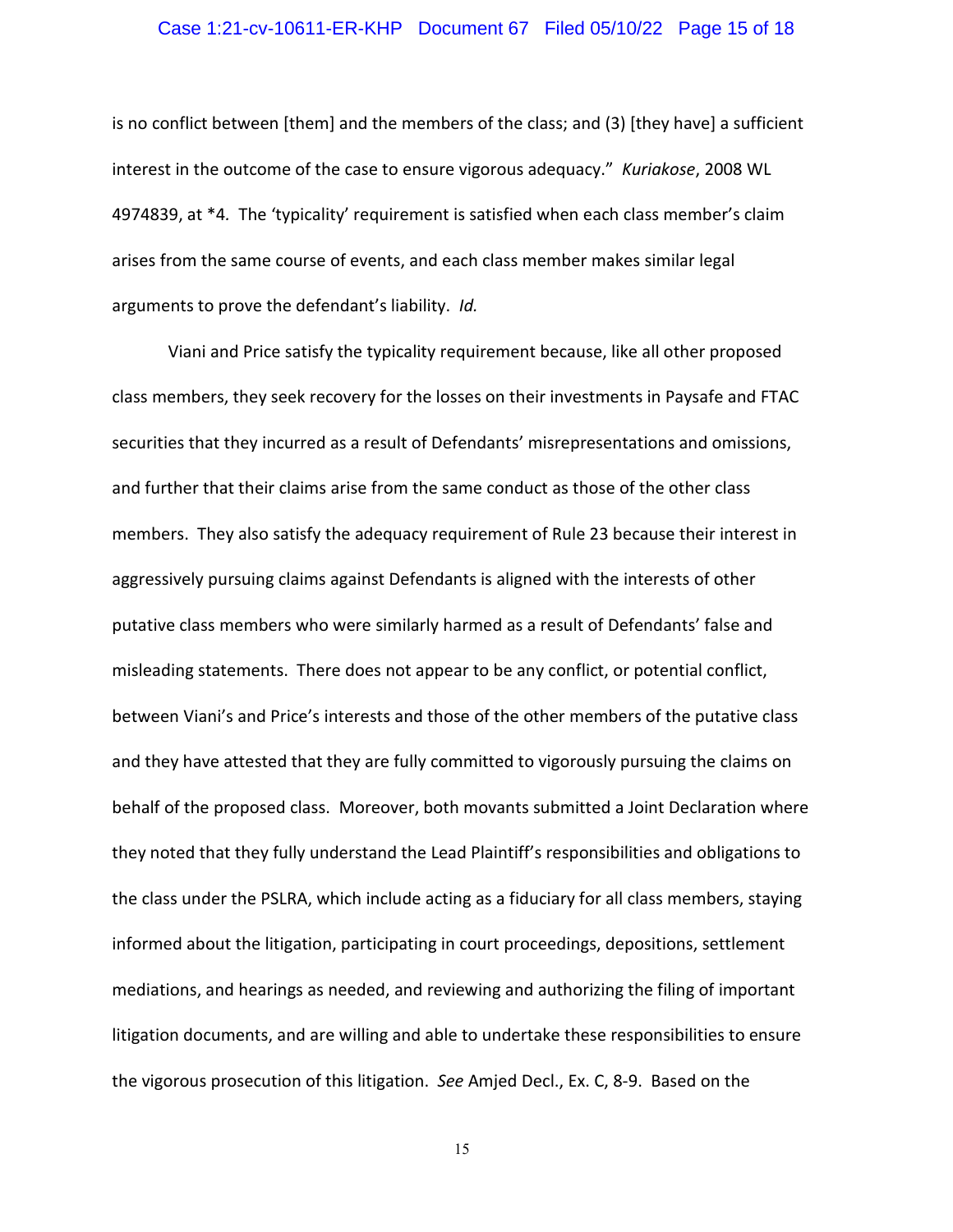# Case 1:21-cv-10611-ER-KHP Document 67 Filed 05/10/22 Page 16 of 18

memoranda and declaration submitted by movants, the Court is persuaded that Viani and Price have made a preliminary showing that they will adequately protect the interests of the class. Additionally, Viani and Price are committed to ensuring that this litigation is prosecuted in an efficient and effective manner. Both movants have participated in a joint conference call to discuss the claims against Defendants and their plans to jointly prosecute this litigation, and have arranged to communicate with each other as needed, both with and without counsel, and plan to use consensus decision making to maximize the recovery for the class. *See id*. at 6.

Accordingly, Viani and Price satisfy all three requirements of 15 U.S.C. § 78u– 4(a)(3)(B)(iii)(I): they made a motion in response to a notice; they have the largest financial interest; and made a preliminary showing that they otherwise satisfy the requirements of Rule 23. Accordingly, Viani and Price are entitled to a rebuttable presumption that they should be appointed lead plaintiff in this action. CCM has not come forward with evidence to suggest that Viani and Price could not work together in an effective manner or to otherwise rebut the presumption that they should be appointed lead Plaintiffs.

While it is true that Viani and Price had no relationship prior to this action and that their individual losses are less than CCM's loss, their aggregate loss is more. Additionally, CCM's standing could potentially be challenged if Defendants question the validity of the approximately 100 assignments of the claim. It also appears that the assignments may be revocable, meaning that CCM's financial interest could diminish during the course of the litigation. Further, discovery on the validity of the assignments and CCM's standing would be contrary to the interest of the class in pursuing efficient discovery toward a resolution of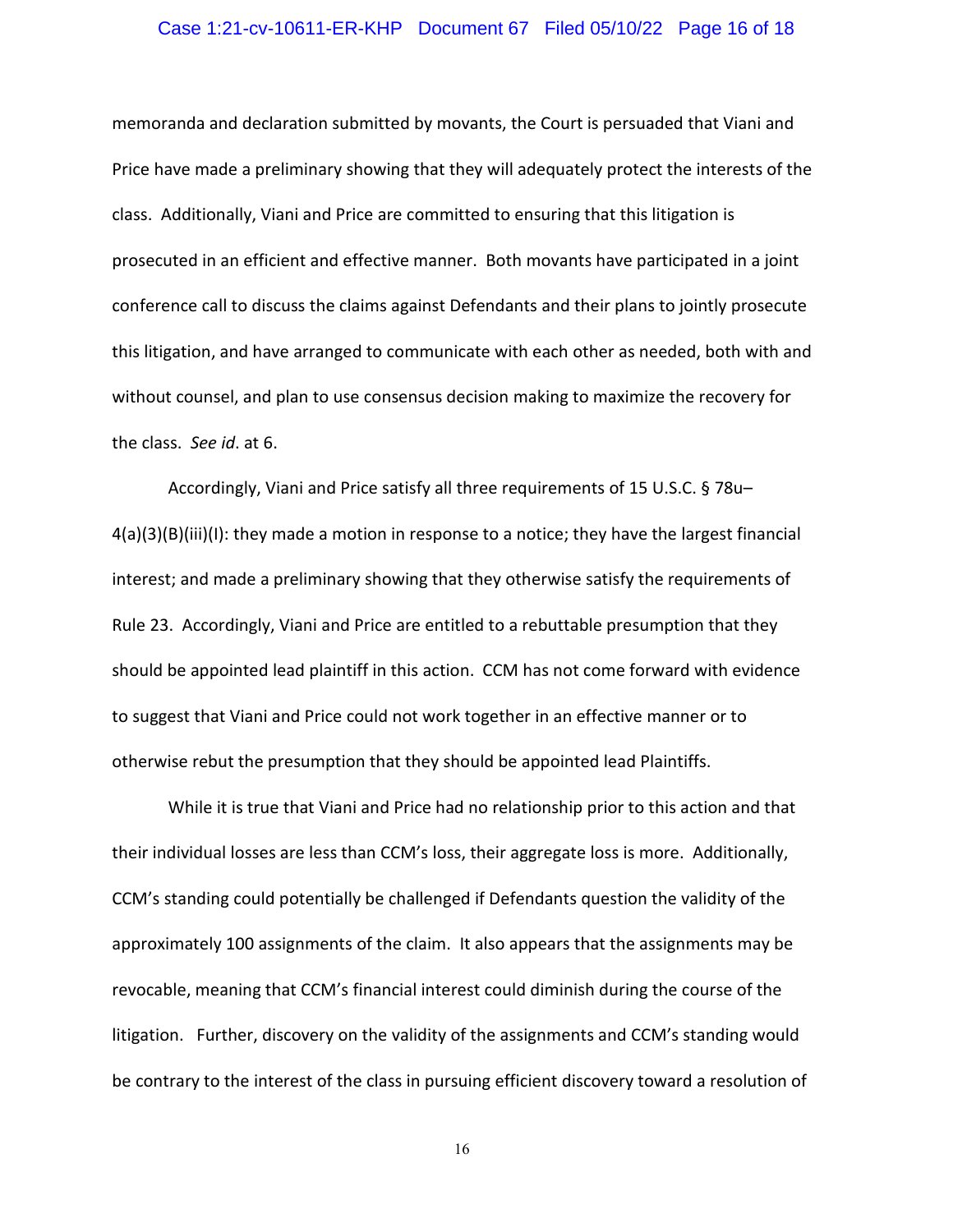# Case 1:21-cv-10611-ER-KHP Document 67 Filed 05/10/22 Page 17 of 18

this matter. *Cf. Plymouth County Ret. Assoc. v. Array, Inc*., 2021 WL 5051649 (S.D.N.Y. Nov. 1, 2021) (denying appointment as lead plaintiff due to risk that plaintiff would be subject to unique defenses surrounding assignment of claims).

On balance, the Court finds that Viani and Price should be appointed lead Plaintiff for the reasons set forth above.

### d. Lead Counsel Selection

The PSLRA vests authority in the lead plaintiff to select and retain counsel for the class, subject to the Court's approval. *See* 15 U.S.C. § 78u–4(a)(3)(B)(v). Courts should not disturb the lead plaintiff's choice of counsel unless it is necessary to protect the interests of the class.

Viani and Price have selected and retained KT to serve as Lead Counsel for the class. As noted above, KT specializes in prosecuting complex class action litigation and is one of the leading law firms in its field. *See* Amjed Decl., Ex. E. The firm is actively engaged in complex litigation and has successfully prosecuted numerous securities fraud class actions on behalf of injured investors and has obtained record recoveries in those cases, including: *In re Bank of America Corp. Securities, Derivative, & Employee Retirement Income Security Act (ERISA) Litig.*, No. 08-md-2058 (PKC) (S.D.N.Y. (\$2.425 billion recovery); *In re Wachovia Preferred Securities & Bond/ Notes Litig.,* No. 08-CV-6351 (RJS) (S.D.N.Y.) (\$627 million recovery); and *In re Lehman Bros. Equity/Debt Securities Litig.*, No. 08-CV-5523 (LAK) (S.D.N.Y.) (\$615 million recovery). KT is also currently serving as lead or co-lead counsel in several high-profile securities class actions across the country and in this District, including: *Sjunde AP-Fonden v. Goldman Sachs Group, Inc.*, No. 18-CV-12084 (VSB) (S.D.N.Y.) and